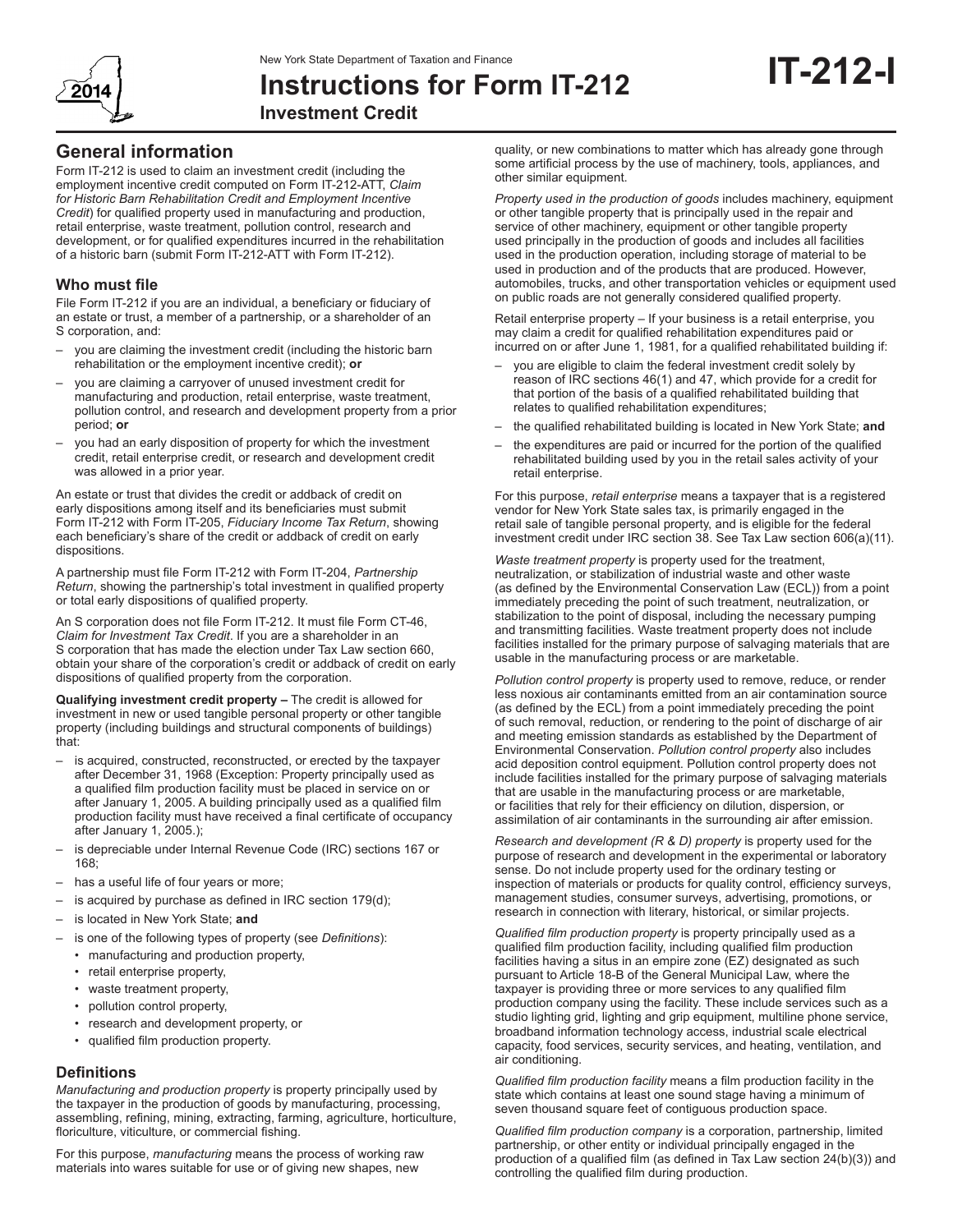# **Credits not allowed**

You cannot claim the investment credit if:

- You are the lessor or lessee of qualifying property. If you made a safe harbor election (before January 1, 1984) under IRC section 168(f)(8) as it was in effect before January 1, 1984, you are not considered a lessee. **Exception:** If you are a lessee and in fact the beneficial owner of qualifying property, you may be able to claim the investment credit (Tax Law section  $606(a)(4)$ ). The use of a qualified film production facility by a qualified film production company shall not be considered a lease of such a facility to such a company.
- Your industrial waste treatment or air pollution control facilities have not been certified by the New York State Commissioner of Environmental Conservation, or by his or her designated representative, as complying with the Environmental Conservation Law, the Public Health Law, and the State Sanitary Code.
- You elected to claim an EZ investment tax credit under Tax Law section 606(i) for qualifying property placed in service in an empire zone (pursuant to Article 18‑B of the General Municipal Law).

#### **When the credit is allowed**

The credit is allowed only for the tax year in which qualified property is placed in service. However, if all of the credit cannot be used in the year the property is placed in service, you may carry over the unused amount to the following ten years (see *Carryover of unused investment credit* below).

#### **Investment credit base**

The investment credit is computed on the investment credit base. The *investment credit base* is the cost or other basis of the qualified property for federal income tax purposes. Do not include any amount that was expensed under IRC section 179(a). The basis of qualified property must include the remaining basis of other property exchanged or traded in for it. If a credit was previously allowed on the property exchanged or traded in, a disposition of property has occurred and you may have to compute an addback of credit on early dispositions (see Part 4 instructions).

If qualified property is acquired to replace insured property that was stolen or destroyed by fire, storm, shipwreck, or other casualty, the basis of the replacement property is its cost reduced by any amount of gain not recognized for federal income tax purposes because the insurance proceeds were invested in the replacement property.

**Investment credit base for replacement property that is similar or related in service or use to property destroyed as a direct result of the terrorist attacks of September 11, 2001 –** If replacement property is acquired that is similar or related in service or use to the property destroyed as a direct result of the terrorist attacks of September 11, 2001, and you chose not to defer the required amount to be recaptured, the investment credit base of the replacement property is computed without regard to any basis reduction required by IRC section 1033. For more information, see TSB-M-02(7)I.

If the qualified property is purchased using nonqualified nonrecourse financing, the investment credit base must be reduced by the amount of financing that would be excludable from the credit base pursuant to IRC section 49(a)(1). If, at the close of a tax year following the tax year in which the property was placed in service, there is a net decrease in the amount of nonqualified nonrecourse financing with respect to the property, the net decrease is to be treated as the cost or other basis of qualified property acquired, constructed, reconstructed, or erected during the year of the decrease.

## **Carryover of unused investment credit**

If you cannot claim all of this year's credit because it is more than your New York State tax less other credits, you can carry over the unused amount to the following ten years; or, if you are the owner of a new business, you may qualify for a refund (see *Refundable unused investment credit* below).

Any unused investment credit carried over from tax years prior to 2004 may not be claimed on your 2014 Form IT‑212.

#### **Refundable unused investment credit**

If you are a sole proprietor or a partner in a new business, you can claim a refund of your unused credit instead of carrying over the unused amount to next year.

You can make this election only during the first five tax years, excluding short tax years, that you operate your new business.

You **cannot** claim a refund of unused credit if any of the following apply:

- You have operated your new business in New York State for more than five years, excluding short years of the business, or
- Your new business is substantially similar in operation and ownership to a business that:
	- 1. is (or was) subject to any of the following taxes:
		- franchise tax on transportation and transmission corporations and associations;
		- additional franchise tax on transportation and transmission corporations and associations;
		- franchise tax on farmers, fruit growers, and other like agricultural corporations organized and operated on a cooperative basis;
		- franchise tax on water-works companies, gas companies, electric or steam heating, lighting, and power companies;
		- franchise tax on business corporations;
		- franchise tax on banking corporations; **or**
		- franchise tax on insurance corporations;
	- 2. would have been subject to the New York State unincorporated business tax (as such tax was in effect on January 1, 1980); **or**
	- 3. had income or losses that are (or were) included in computing your New York State personal income tax.

If you are a shareholder of an S corporation that has an election in effect under Tax Law section 660, and the S corporation qualifies as a new business as defined in Tax Law section 210.12(j), you may qualify to have the excess credit that relates to your pro rata share of the S corporation's credit refunded.

#### **Early disposition of property – addback of credit on early dispositions**

If property on which the investment credit, retail enterprise credit, or research and development credit was taken is disposed of or removed from qualified use before its useful life or specified holding period ends (see instructions for Part 4), the difference between the credit taken and the credit allowed for actual use must be added to your income tax in the year of disposition. You must also add to your income tax an additional amount computed by multiplying the addback of credit on early dispositions by the underpayment interest rate in effect on the last day of your tax year. The underpayment interest rate is not compounded. However, if the property was in qualified use for more than 12 consecutive years, the addbacks for credit and interest on early dispositions are not required. Disposition of property also includes:

- a sale of property;
- the contribution of property to a partnership or corporation, unless a substantial interest in the ownership of the trade or business is retained by the transferor;
- the sale by a partner of his or her interest in a partnership;
- a gift of property;
- a reduction in the proportionate stock interest of an electing New York S corporation shareholder;
- conversion of property to personal use;
- a change in use whereby the property is not used in the production of goods or as an air pollution control facility, a water pollution control facility, acid deposition control equipment, or a research or development facility;
- a change in the location of the property to a situs outside New York State;
- an exchange of property for other property of like kind (including a trade-in of property);
- the theft or destruction of property;
- the revocation of a certificate of compliance for air pollution control property; **and**
- an increase in nonqualified, nonrecourse financing (but the addback of credit only applies for the portion of such increase).

Ordinarily, transfers by reason of death are **not** dispositions of property.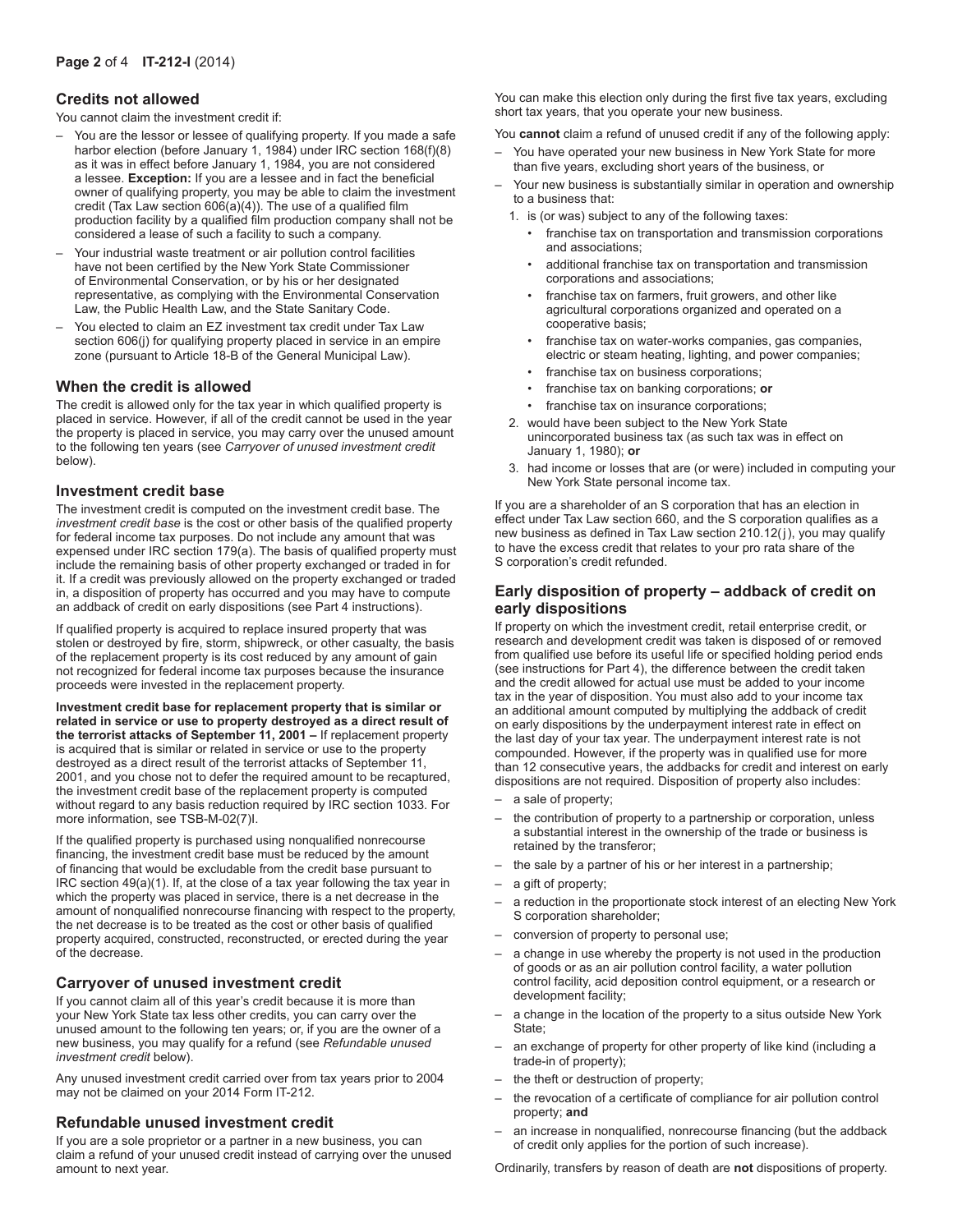# **Line instructions**

See the instructions for your tax return for the *Privacy notification* or if you need help contacting the Tax Department.

**NAICS code –** To be completed by federal Schedule C and federal Schedule F filers only.

**Federal Schedule C filers:** Enter the six-digit NAICS business code number from your federal Schedule C, line B.

**Federal Schedule F filers:** Enter the six-digit NAICS business code number from your federal Schedule F, line B.

**Individuals:** Complete Parts 1, 2, 3, 4, and 6. **Fiduciaries:** Complete Parts 1 through 6. **Partnerships:** Complete Parts 2, 3, and 4. **Beneficiaries of estates and trusts, partners, and shareholders of S corporations:** Complete Parts 1, 2, and 6.

#### **A married couple in a business enterprise that made an IRC 761(f) election to file two federal Schedule C forms instead of a partnership return:** If you file jointly, compute your credit amount as if you were filing one federal Schedule C for the business (enter the total of all applicable amounts from both federal Schedule C forms). Complete

**Note:** If more than one of the above applies to you, complete all appropriate parts on one Form IT-212.

# **Part 1 – Computation of credit**

If the investment tax credit is being claimed as a flow-through credit from more than one entity, submit additional sheets listing each entity's employer identification number and business name.

#### **Individual or fiduciary**

Parts 1, 2, 3, 4, and 6.

**Line 1 –** Enter your credit for investment in manufacturing and production, retail enterprise, waste treatment, and pollution control property from Part 3, line 25, column F. See Part 3 instructions.

**Line 2 –** Enter your credit for investment in research and development property from Part 3, line 25, column G. See Part 3 instructions.

## **Beneficiary**

**Line 3 –** Enter your share of the credit for investments in manufacturing and production, retail enterprise, waste treatment, pollution control property, and EIC and historic barn rehabilitation credits from the estate or trust. This information should be provided to you by the estate or trust.

Fiduciaries who are receiving a flow-through credit from another estate or trust, include the line 3 amount on the *Total* line of Part 5, column C.

**Line 4 –** Enter your share of the credit for investments in research and development property from the estate or trust. This information should be provided to you by the estate or trust.

Fiduciaries who are receiving a flow-through credit from another estate or trust, include the line 4 amount on the *Total* line of Part 5, column D.

#### **Partner**

**Line 5 –** Enter your share of the total credit for investments in manufacturing and production, retail enterprise, waste treatment, pollution control property, and EIC and historic barn rehabilitation credits from partnerships. This information should be provided to you by your partnership(s).

Fiduciaries who are receiving a flow-through credit from a partnership, include the line 5 amount on the *Total* line of Part 5, column C.

**Line 6 –** Enter your share of the total credit for investments in research and development property from partnerships. This information should be provided to you by your partnership(s).

Fiduciaries who are receiving a flow-through credit from a partnership, include the line 6 amount on the *Total* line of Part 5, column D.

#### **S corporation shareholder**

**Line 7 –** Enter your share of the total credit for investments in manufacturing and production, retail enterprise, waste treatment, pollution control property, and EIC and historic barn rehabilitation credits from S corporations. This information should be provided to you by your S corporation(s).

Fiduciaries who are receiving a flow-through credit from an S corporation, include the line 7 amount on the *Total* line of Part 5, column C.

**Line 8 –** Enter your share of the credit for investment in research and development property from S corporations. This information should be provided to you by your S corporation(s).

Fiduciaries who are receiving a flow-through credit from an S corporation, include the line 8 amount on the *Total* line of Part 5, column D.

**Line 10 –** Enter the amount of credit that was allocated to beneficiaries in Part 5, columns C and D.

**Line 14 – Fiduciaries:** Enter the fiduciary portion of the addback from Part 5, column E.

**Line 15a –** If line 13 is greater than line 14, subtract line 14 from line 13 and enter the result here and on line 32a. Do not complete line 15b. If line 14 is greater than line 13, do not make an entry on this line; go to line 15b to calculate your net recaptured investment tax credit.

**Line 15b –** If line 14 is greater than line 13, subtract line 13 from line 14 and enter here.

**Individuals:** Enter the line 15b amount and code *212* on Form IT-201-ATT, line 20, or Form IT-203-ATT, line 19.

**Fiduciaries:** Include the line 15b amount on Form IT-205, line 12.

# **Part 2 – Summary of addback of credit on early dispositions**

#### **Individual and partnership**

**Line 16 –** Enter your addback of credit on early dispositions from Part 4, line 31 column H. See Part 4 instructions.

#### **Beneficiary**

**Line 17 –** Enter on line 17 your share of addback of credit on early dispositions from the estate or trust. This information should be provided to you by the estate or trust.

#### **Partner**

**Line 18 –** Enter your share of the total addback of credit on early dispositions from partnerships. This information should be provided to you by your partnership.

#### **S corporation shareholder**

**Line 19 –** Enter your share of addback of credit on early dispositions from S corporations. This information should be provided to you by your S corporation.

# **Fiduciary**

**Line 20 –** Enter addback of credit on early dispositions from line 31.

#### **Line 21**

**Partnerships:** Enter the amount from line 21 and code *212* on Form IT-204, line 148.

**Fiduciaries:** Enter the line 21 amount on the *Total* line of Part 5, column E.

**All others:** Enter the amount from line 21 on line 14.

## **Part 3 – Investments in qualified property**

Fill in columns A through G for qualified property that was placed in service during this tax year. List individual items of machinery and equipment separately; do not list them as one general category such as machinery. Describe the property in terms that a layman would understand. Submit additional sheet(s) as necessary. Enter in column D the property's useful life under IRC section 167 even if the property is subject to the provisions of IRC section 168.

– **Column F:** You may claim an investment credit of 4% of the investment credit base for all qualifying property listed in column A, except property for which you are claiming the research and development credit in column G. Multiply the column E amount by 4% (.04).